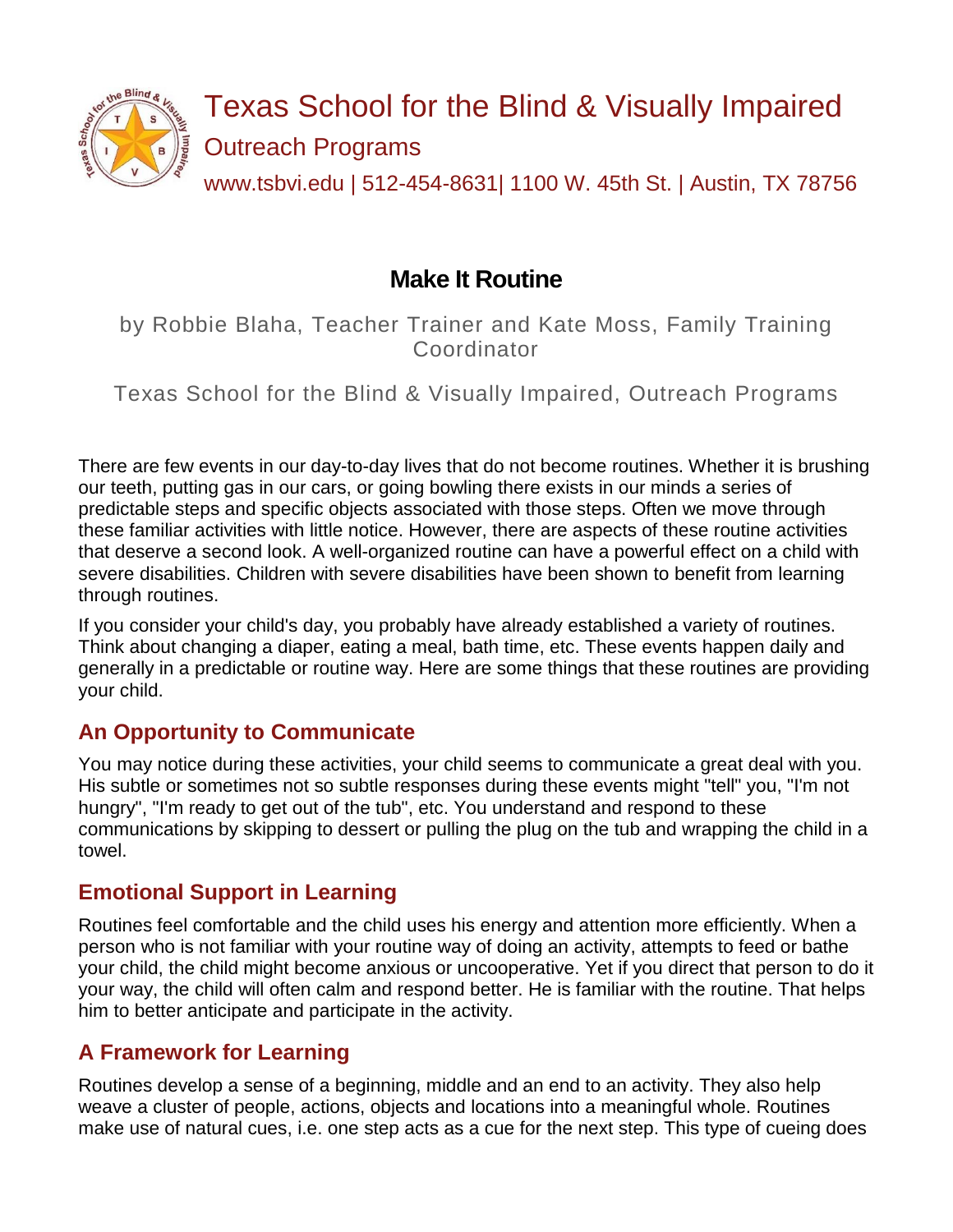not always require another person to prompt the child, because the objects used in the activity serve as the prompts. In addition, routines can help a child anticipate an end to an undesired activity or recognize the beginning of a desired activity.

## **A Way to Build Procedural Memory**

Routines build a memory foundation for other learning. Paul Carreiro and Sue Townsend (Routines: Understanding Their Power) note that the development of a sophisticated memory is dependent on a core memory system referred to as "procedural memory".

Procedural memory is defined as "the ability to retain a simple everyday 'low attentional' understanding of how things work." If a child does not have an organized experience, he cannot understand. If he cannot understand an experience, he will not learn from it.

### **A Way to Highlight New Information**

When a child has an internal picture of an activity, he can recognize when something changes. He is alerted to attend, and learn the new part. He can become aware of specific bits of information that impact him, and is more likely to tune in to that particular concept. For example, if a child has a routine for making pudding, you can introduce a new flavor. The child will tune in to the flavor being different because everything else in the activity has stayed the same. The difference in flavor can be "spotlighted".

Using routines at home can reinforce learning, improve communication between the child and family, and reduce frustration for everyone. The information that follows will help you formalize your existing home routines. If you do not use routines, you might want to consider developing some. As you develop routines, share them with school personnel. If your school is not using routines currently with your child, you might encourage them to become familiar with the concept of using routines in learning.

#### **Choosing the Activities**

Before you set up your routines, it is important to decide which of your child's daily activities you want to formalize into routines.

#### **Weekly Schedule of Existing Routines**

Begin by picking obvious activities where routines are likely to exist already such as eating, toileting. Give special consideration to those activities that will be most beneficial to the child's mental and physical health. Next look at those activities that adults must do for the child. Would these activities be made easier if your child could participate partially? For example, it would be helpful if the older child could anticipate when you need to slide a diaper under him and participate by raising his bottom rather than requiring you to have to lift him. Finally look at those activities that could be done as vocational activities.

Mapping out a typical weekday and weekend schedule helps to identify existing routines which can be formalized. It can also help to identify times when routines might be helpful to the child and family. Below is an example of a schedule.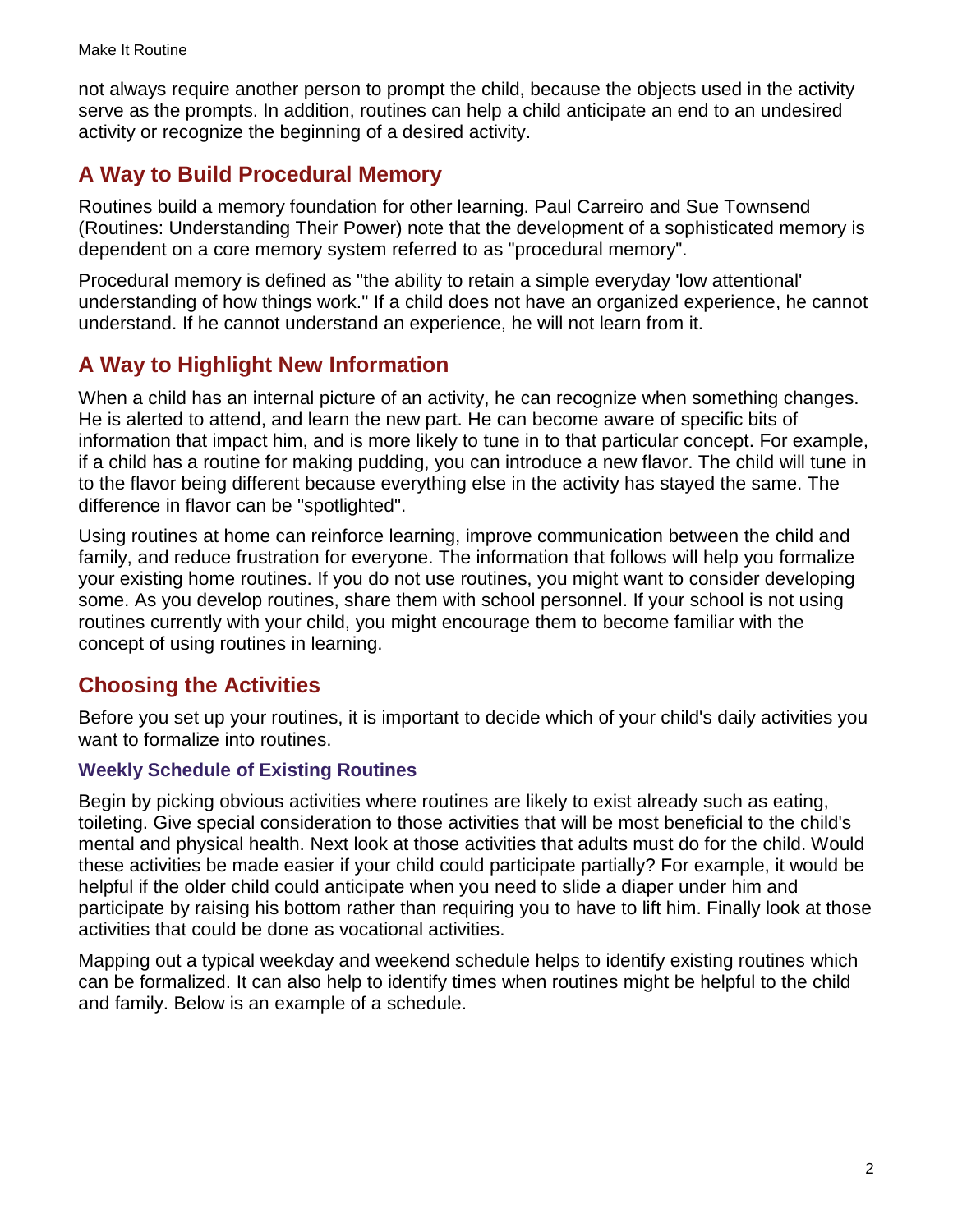| <b>WEEK DAY SCHEDULE</b>             | <b>WEEKEND SCHEDULE</b>            |
|--------------------------------------|------------------------------------|
| 6:30 a.m. wake up                    | 7:30 a.m. wake up                  |
| 6:40 a.m. bathroom                   | 7:40 a.m. bathroom                 |
| 6:50 a.m. breakfast &<br>medications | 7:45 a.m. help dad cook pancakes   |
| 7:15 a.m. brush teeth                | 8:30 a.m. breakfast & medications  |
| 7:30 a.m. dress                      | 9:00 a.m. brush teeth              |
| $8:00$ a.m. catch bus                | 9:15 a.m. dress                    |
|                                      | 9:45 a.m. free time                |
| <b>AT SCHOOL</b>                     | 10:45 a.m. family activity         |
| $3:30$ p.m. return home              | 1:00 p.m. lunch time               |
| $3:45$ p.m. bathroom                 | 2:45 p.m. continue family activity |
| $3:50$ p.m. snack                    | $4:00$ p.m. snack                  |
| $4:15$ p.m. free time                | $4:15$ p.m. free time              |
| $6:00$ p.m. dinner                   | $6:00$ p.m. dinner                 |
| $7:00$ p.m. plays with dad           | 7:00 p.m. plays with dad           |
| 8:00 p.m. bath                       | 8:00 p.m. bath                     |
| $8:30$ p.m. bedtime                  | 8:30 p.m. bedtime                  |

You may want to select options within some of these routines. For example, giving your child a choice when selecting free time activities, snacks, or fun activities with other family members. The important part is to have as much consistency in the schedule as possible. When you need to change the schedule, you should relay that information to the child by letting him know the event will happen later or on a different day.

#### **Developing the Routine**

After you have identified activities for routines, it will be helpful to write these routines out. List all the steps in the activity in the order in which they occur. The amount of detail in each step will depend on the expectations you have for your child. You might have the staff at your child's school review these routines and decide which specific IEP objectives could be worked on during the routine. These objectives could be written into your routine script. One objective might be included in several different routines. (Figure 2.)

#### **Meal Time Routine**

A mealtime routine might include steps in which IEP objectives can be imbedded. The objectives appear in italics.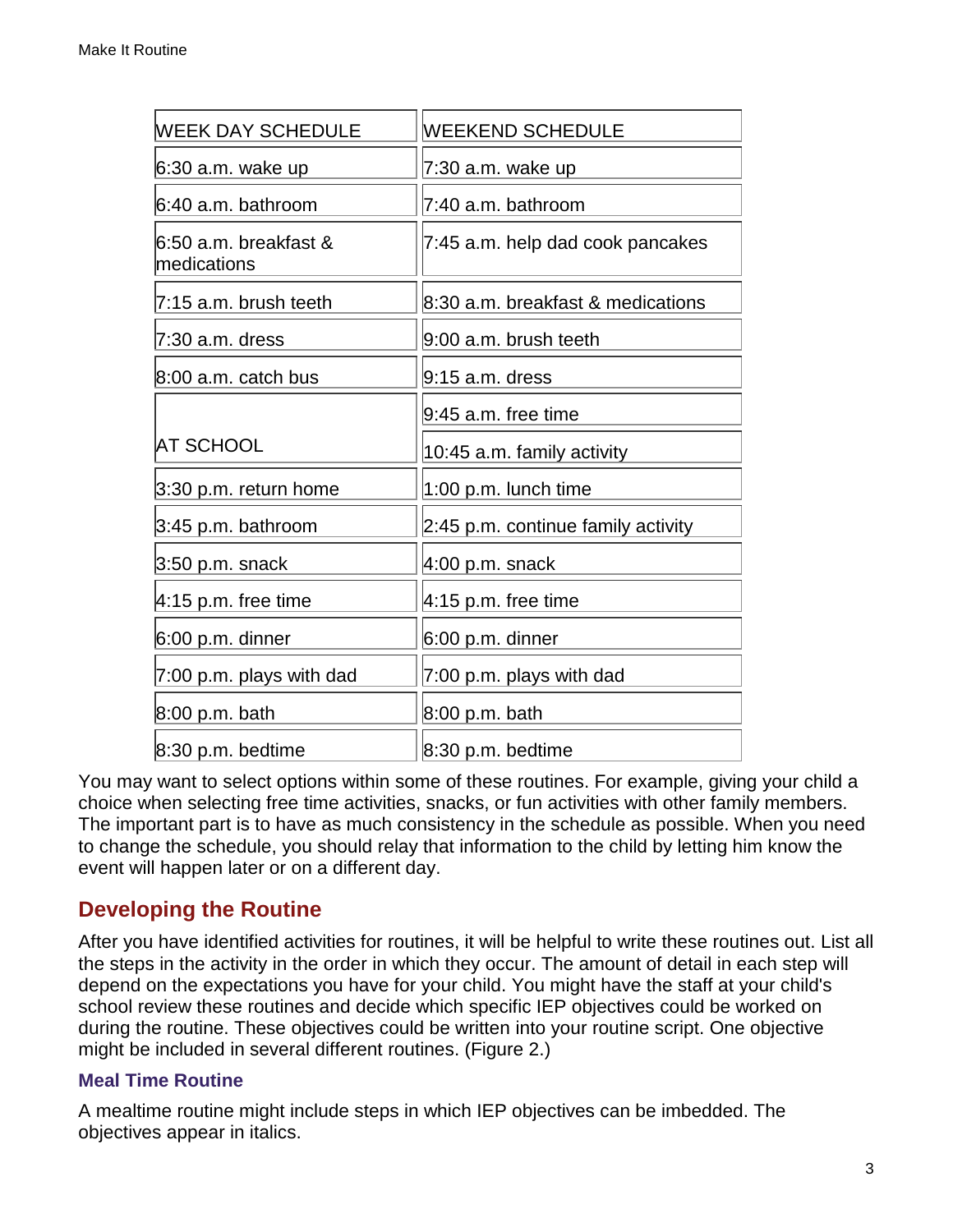- 1. Walk to the dining table. (*Trail wall from hall to dining room.*)
- 2. Find his chair and sit down.
- 3. Wait for mom/dad to put on his bib.
- 4. Look for his spoon when tapped on table and pick it up. (*Use visions to explore space and locate objects. Grasp object.*)
- 5. Allow mom/dad to help scoop and carry spoon to mouth using hand under hand technique.
- 6. Set down a utensil, cup or plate before reaching for offered item. For example, set down his spoon and reach for his cup, set down the cup and reach for dessert. (*Indicate choice by reaching for preferred item*.)
- 7. Help move his plate away when the meal is finished.
- 8. Allow mom/dad to wipe off his hands and face.
- 9. Drink medication from a medicine cup.
- *10.*Remove his bib. (*Remove clothing independently.*)
- 11.Get down from the chair.

You might enjoy tracking your child's success in carrying out the routine. A nice way to do that is by making periodic video tapes of the activity or keeping a log that you share with school. You may even come up with some other method to note the changes. It is important to remember that this type of information can and should be shared with the ARD committee when assessment data is being reviewed.

#### **Setting Up a Schedule**

Family life is subject to unexpected events and unplanned for crises. Given that, set up a schedule that is reasonable for you. Don't plan to take on too many new routines until you feel comfortable with the existing routines. When a routine becomes formalized, it may take longer to do especially if you expect your child to participate more in the activity. Allow for more time to complete the activity, or if that is not possible, opt to reduce the level of the child's expected participation. For example, family meal times may prove to be too hectic for encouraging the child to try emerging self-feeding skills; however, snack time might be more relaxed. Instead of writing out a meal routine that includes using new self-feeding skills, you might focus on these during the snack activity.

Once you have identified some routines that exist in your day write out a schedule. You may not be able to follow it exactly every day, but if you have a schedule and everyone knows it, you will be more likely to follow it. Post the schedule on the refrigerator. Tape up the individual routines near the area where the activity will take place. Share this schedule and the routines with those individuals who may fill in for you such as grandparents, baby sitters, and siblings. It is especially important to share these routines with the educational staff who work with your child. This will help the staff to design their routines to be consistent with the routines that take place at home.

Editor's Notes: This article is based on two articles by Paul Carreiro and Sue Townsend who are communicative disorder consultants with Student Services in Edmonton Public Schools in Alberta, Canada. The articles are titled "Routines: Understanding Their Power" and "Implementing the Routine Model."